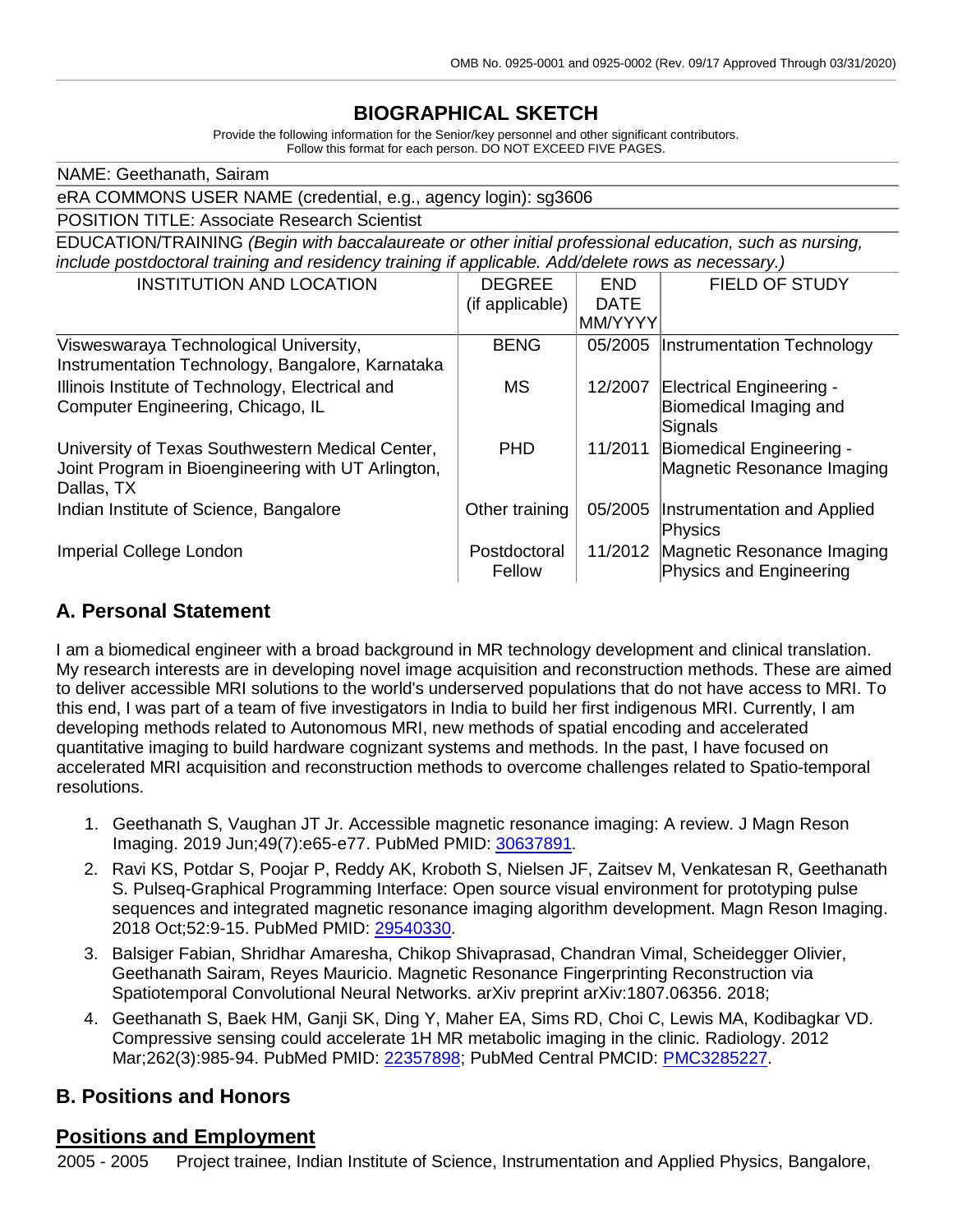Karnataka

- 2007 Software engineer co-op, Siemens Medical Solutions, Angiography and Xray, Chicago, Illinois
- 2008 Software Engineer 2, Siemens Medical Solutions, Angiography and Xray, Chicago, Illinois
- 2011 Graduate Research Assistant, University of Texas Southwestern Department of Radiology, Radiology, Dallas, TX
- 2017 Director, Medical Imaging Research Center, Dayananda Sagar Institutions, Medical Electronics, Bangalore, Karnataka
- Associate Research Scientist, Columbia University, Zuckerman Mind Brain Behavior , New York, NY

### **Other Experience and Professional Memberships**

- Member, International Society of Magnetic Resonance in Medicine
- Member, Golden Key Honor Society
- 2015 Member, Biomedical Engineering Society
- Member, National Magnetic Resonance Society
- Reviewer, NMR in Biomedicine
- Reviewer, Biotechnology Ignition Grant scheme, Dept. of Biotechnology, Govt. of India
- 2017 Secretary, International Society of Magnetic Resonance in Medicine Indian Chapter
- Member, Selection comittee, Dept. of Health & Family Welfare, Govt. of Karnataka, India
- Reviewer, Investigative Radiology
- Reviewer, Biomedical signal processing and control
- Member, International Society of Magnetic Resonance in Medicine Web Editorial Board
- Reviewer, Journal of Magnetic Resonance Imaging
- Reviewer, Physics in Medicine and Biology

## **Honors**

| 1997          | President Scout Award, Bharat Scouts and Guides                                                                                       |
|---------------|---------------------------------------------------------------------------------------------------------------------------------------|
| 2008          | New Entrant Stipend, International Society of Magnetic Resonance in Medicine                                                          |
| $2008 - 2011$ | STEM Doctoral Fellowship, University of Texas at Arlington                                                                            |
| 2010          | Honorable mention in Graduate oral presentations at Annual Celebration of Excellence by<br>Students, University of Texas at Arlington |
| 2010 - 2012   | Educational Stipend, International Society of Magnetic Resonance in Medicine (ISMRM)                                                  |
| 2011          | Best Poster Award, Dallas Metroplex Day Committee                                                                                     |
| 2011          | Junior Scientist Stipend Award, Gordon Conference on in vivo MR                                                                       |
| 2017          | ISMRM Research Exchange Award for Ashwini Kumnoor's project on "Design of gradient coils<br>for stroke imaging" (home mentor), ISMRM  |
| 2018          | Summa Cum Laude Merit Award for Pavan Poojar's abstract on "Evaluation of spirals for low<br>field MR imaging of the brain", ISMRM    |
| 2019          | Winner, ISMRM Junior Fellows Challenge (Africa) for Gehua Tong's abstract on "Virtual<br>Scanner", ISMRM                              |
| 2019          | Co-Chair, 1st ISMRM workshop on "Accessible MRI for the world", ISMRM                                                                 |

## **C. Contribution to Science**

1. Accelerated MRI acquisition and reconstruction - My contributions include developing and demonstrating compressed sensing applications to MR Spectroscopic Imaging and Angiography. In particular, this was developed for Proton and Sodium nuclei in the case of spectroscopy while the work on Angiography exploited limited support for the region of interest. More recently, I have focused on developing Magnetic Resonance Fingerprinting methods tailored to accomplish simultaneous, non-synthetic, multi-contrast images along with parametric maps of tissue properties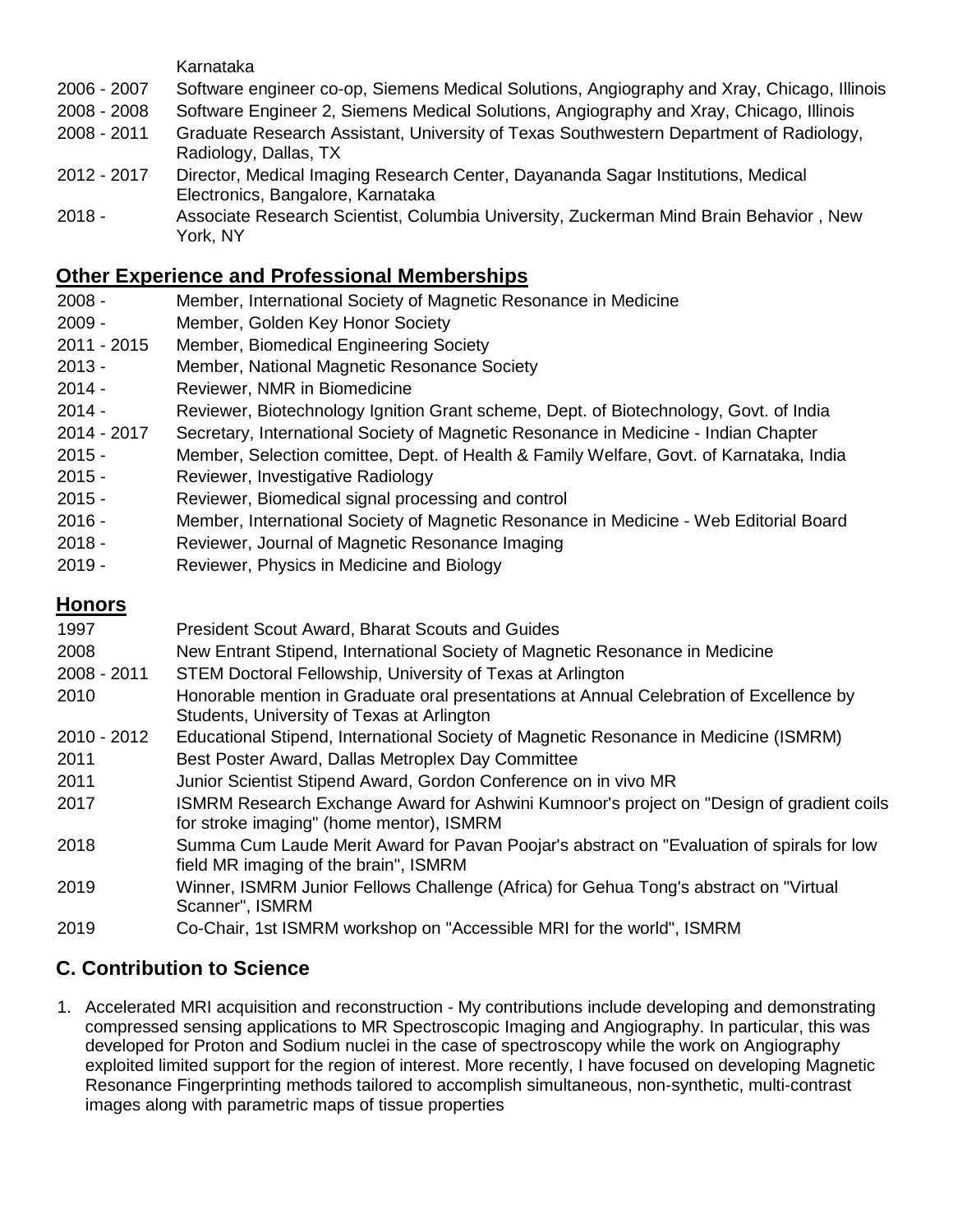- a. Konar AS, Vajuvalli NN, Rao R, Jain D, Ramesh Babu DR, Geethanath S. Accelerated dynamic contrast enhanced MRI based on region of interest compressed sensing. Magn Reson Imaging. 2019 Nov 18;67:18-23. PubMed PMID: [31751673.](http://www.ncbi.nlm.nih.gov/pubmed/31751673/)
- b. Balsiger Fabian, Shridhar Amaresha, Chikop Shivaprasad, Chandran Vimal, Scheidegger Olivier, Geethanath Sairam, Reyes Mauricio. Magnetic Resonance Fingerprinting Reconstruction via Spatiotemporal Convolutional Neural Networks. arXiv preprint arXiv:1807.06356. 2018;
- c. Maguire ML, Geethanath S, Lygate CA, Kodibagkar VD, Schneider JE. Compressed sensing to accelerate magnetic resonance spectroscopic imaging: evaluation and application to 23Na-imaging of mouse hearts. J Cardiovasc Magn Reson. 2015 Jun 15;17:45. PubMed PMID: [26073300;](http://www.ncbi.nlm.nih.gov/pubmed/26073300/) PubMed Central PMCID: [PMC4466859.](http://www.ncbi.nlm.nih.gov/pmc/articles/PMC4466859/)
- d. Geethanath S, Baek HM, Ganji SK, Ding Y, Maher EA, Sims RD, Choi C, Lewis MA, Kodibagkar VD. Compressive sensing could accelerate 1H MR metabolic imaging in the clinic. Radiology. 2012 Mar;262(3):985-94. PubMed PMID: [22357898;](http://www.ncbi.nlm.nih.gov/pubmed/22357898/) PubMed Central PMCID: [PMC3285227.](http://www.ncbi.nlm.nih.gov/pmc/articles/PMC3285227/)
- 2. Open Source tools for Accessible MRI As an independent PI in India, I directly contributed towards the efforts to enable access to MRI. This was through my role as one of the five investigators on the indigenous MRI project in India. This included rapid prototyping of pulse sequences, image reconstruction and parametric mapping methods from scratch. This also provided me with an opportunity to deeply understand and contribute towards tools for hardware-software interplay and peripherals in MRI
	- a. Tong G, Geethanath S, Jimeno M, Qian E, Ravi K, Girish N, Vaughan J. Virtual Scanner: MRI on a Browser. Journal of Open Source Software. 2019 November 25; 4(43):1637-.
	- b. Ravi K, Geethanath S, Vaughan J. PyPulseq: A Python Package for MRI Pulse Sequence Design. Journal of Open Source Software. 2019 October 12; 4(42):1725-.
	- c. Poojar P, Geethanath S, Reddy AK, Venkatesan R. Rapid Prototyping of Two-Dimensional Non-Cartesian K-Space Trajectories (ROCKET) Using Pulseq and Graphical Programming Interface. Crit Rev Biomed Eng. 2019;47(4):349-363. PubMed PMID: [31679263.](http://www.ncbi.nlm.nih.gov/pubmed/31679263/)
	- d. Ravi KS, Potdar S, Poojar P, Reddy AK, Kroboth S, Nielsen JF, Zaitsev M, Venkatesan R, Geethanath S. Pulseq-Graphical Programming Interface: Open source visual environment for prototyping pulse sequences and integrated magnetic resonance imaging algorithm development. Magn Reson Imaging. 2018 Oct;52:9-15. PubMed PMID: [29540330.](http://www.ncbi.nlm.nih.gov/pubmed/29540330/)
- 3. Dynamic MRI: My contributions in this area have been focused on developing numerical methods to accelerate parameter estimation in dynamic contrast-enhanced MRI and motion. These primarily include speeding up the Tofts' model and exploring external device measurement methods to detect motion
	- a. Chikop SA, Anchan ABS, Koulagi G, Honnedevasthana AA, Imam S, Geethanath S. Automatic motion correction of Musculoskeletal MRI using DSLR camera. Magn Reson Imaging. 2018 May;48:74-79. PubMed PMID: [29307810.](http://www.ncbi.nlm.nih.gov/pubmed/29307810/)
	- b. Vajuvalli N, Chikkemenahally D, Nayak K, Bhosale M, Geethanath S. The Tofts model in frequency domain: fast and robust determination of pharmacokinetic maps for dynamic contrast enhancement MRI. Physics in Medicine and Biology. 2016 December 21; 61(24):8462-8475.
	- c. Vajuvalli N, Nayak K, Geethanath S. Accelerated pharmacokinetic map determination for dynamic contrast enhanced MRI using frequency-domain based Tofts model. 2014 36th Annual International Conference of the IEEE Engineering in Medicine and Biology Society. 2014 36th Annual International Conference of the IEEE Engineering in Medicine and Biology Society (EMBC); ; Chicago, IL. IEEE; c2014.
	- d. Geethanath S, Gulaka PK, Kodibagkar VD. Acceleration of conventional data acquisition in dynamic contrast enhancement: comparing keyhole approaches with compressive sensing. Crit Rev Biomed Eng. 2014;42(6):437-50. PubMed PMID: [25955710.](http://www.ncbi.nlm.nih.gov/pubmed/25955710/)
- 4. Magnetic Resonance characterization of imaging agents and materials My collaborative work involves high precision relaxometric and related measurements of novel contrast agents developed by colleagues in